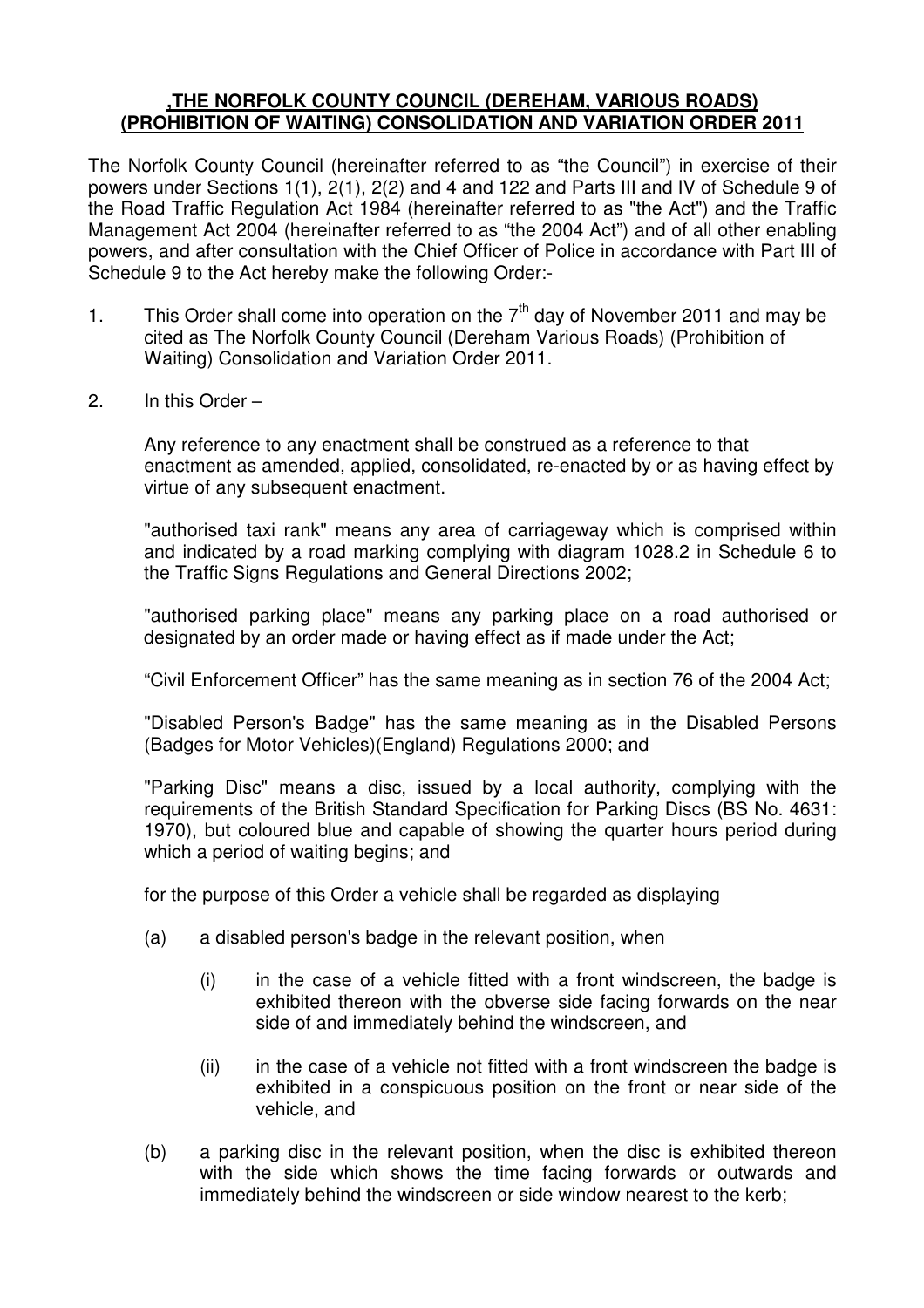"Disabled Person's Vehicle" has the same meaning as in the Local Authorities' Traffic Orders (Exemptions for Disabled Persons) (England) Regulations 2000;

"Driver" in relation to a vehicle waiting in contravention of an Order, means the person driving the vehicle at the time it was left at that contravention;

"General Directions" shall mean The Traffic Signs Regulations and General Directions 2002"

"General Regulations 2007" shall mean The Civil Enforcement of Parking Contraventions (England) General Regulations 2007";

 "Hackney Carriage" has the meaning as in Section 38 of the Town Police Clauses Act 1847;

 "Motor Car", Motor Cycle" and Invalid Carriage" have the same meaning as in section 136 of the Act;

 "the regulations" in Article 4(5) of this Order means The Disabled Persons (Badges for Motor Vehicles)(England) Regulations 2000" and The Local Authorities' Traffic Orders (Exemptions for Disabled Persons)(England) Regulations 2000;

 "Penalty Charge" has the same meaning as in section 2 of the General Regulations 2007;

 "Penalty Charge Notice" has the same meaning as in section 8 of the General Regulations 2007;

"the 1997 Regulations" shall mean the Zebra, Pelican and Puffin Pedestrian Crossing Regulations 1997.

- 3.(1) Save as provided in Article 4 of this order no person shall, except upon the direction or with the permission of a police constable in uniform or of a Civil Enforcement Officer, cause or permit any vehicle to wait:-
	- (i) at any time along the lengths of road specified in Schedule 1 to this Order;
	- (ii) on Monday to Sunday from 0800 hrs to 1800 hrs along the lengths of road specified in Schedule 2 to this Order;
	- (iii) on Monday to Saturday from 0800 hrs to 1800 hrs along the lengths of road specified in Schedule 3 to this Order;
	- (iv) on Monday to Friday from 0800 hrs to 0930 hrs and from 1430hrs to 1600 hrs along the lengths of road specified in Schedule 4 to this Order;
	- (iii) on Monday to Saturday from 12 noon to 1400 hrs and 1600 hrs to 1800 hrs along the lengths of road specified in Schedule 5 to this Order.
- 4.(1) Nothing in Article 3 of this Order shall prohibit a person to cause or permit any vehicle to wait in the lengths of road or on the side of roads referred to therein for so long as may be necessary to enable -
	- (a) goods to be loaded on to or unloaded from the vehicle;
	- (b) a person to board or alight from the vehicle;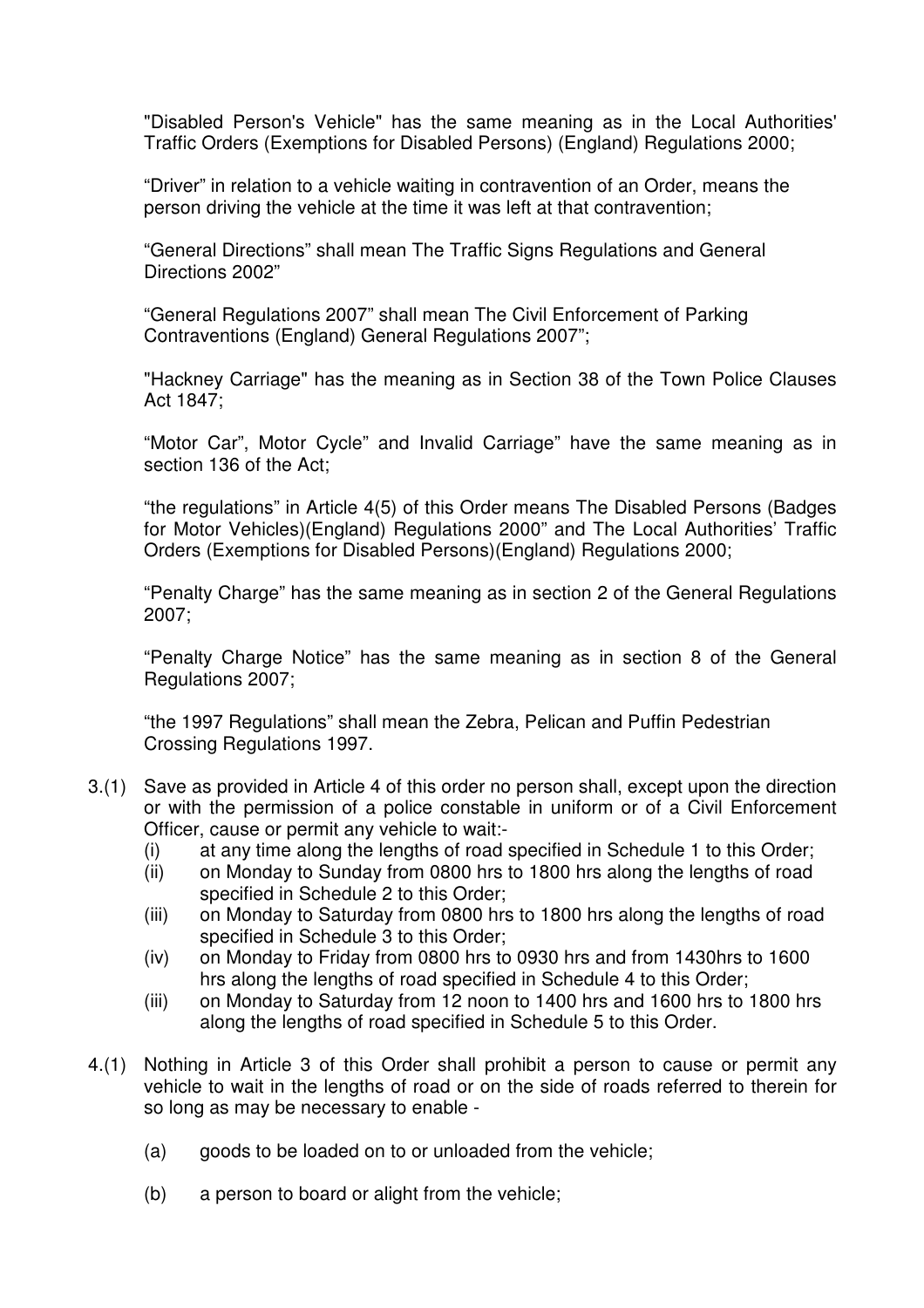provided that the length of road is not an authorised taxi rank or authorised parking place.

- (2) Nothing in Article 3 of this Order shall prohibit a person to cause or permit any vehicle to wait in the length of road or on the side of roads referred to therein for so long as may be necessary to enable -
	- (a) the vehicle, if it cannot conveniently be used for such purpose in any other road, to be used in connection with any of the following operations, namely -
		- (i) building, industrial or demolition operations;
		- (ii) the removal of any obstruction to traffic;
		- (iii) the maintenance, improvement or reconstruction of the said lengths of road or side of roads; or
		- (iv) the laying, erection, alteration or repair in, or in land adjacent to, the said lengths of road or side of roads, of any sewer or of any main, pipe or apparatus for the supply of gas, water or electricity or of any telecommunications apparatus as defined in the Telecommunications Act 1984;
		- (v) the provision of a universal postal service as defined in the Postal Services Act 2000;
	- (b) the vehicle, if it cannot conveniently be used for such purpose in any other road, to be used in the service of a local authority or a water authority in pursuance of statutory powers or duties;
- (3) Nothing in Article 3 of this Order shall apply to any vehicle owned by a funeral director or owner of funeral vehicles when in use as part of a funeral cortege.
- (4) Nothing in Article 3 of this Order shall prohibit a person to cause or permit any vehicle -
	- (a) to wait upon an authorised parking place, or
	- (b) being a hackney carriage, to wait upon an authorised taxi rank.
- (5) Nothing in Article 3 of this Order shall prohibit a person to cause or permit a disabled person's vehicle which displays in the relevant position a disabled person's badge, and a parking disc (on which the driver, or other person in charge of the vehicle, has marked the time at which the period of waiting began) to wait in the lengths of road or on the side of roads referred to in that Article for a period not exceeding the time specified in the regulations.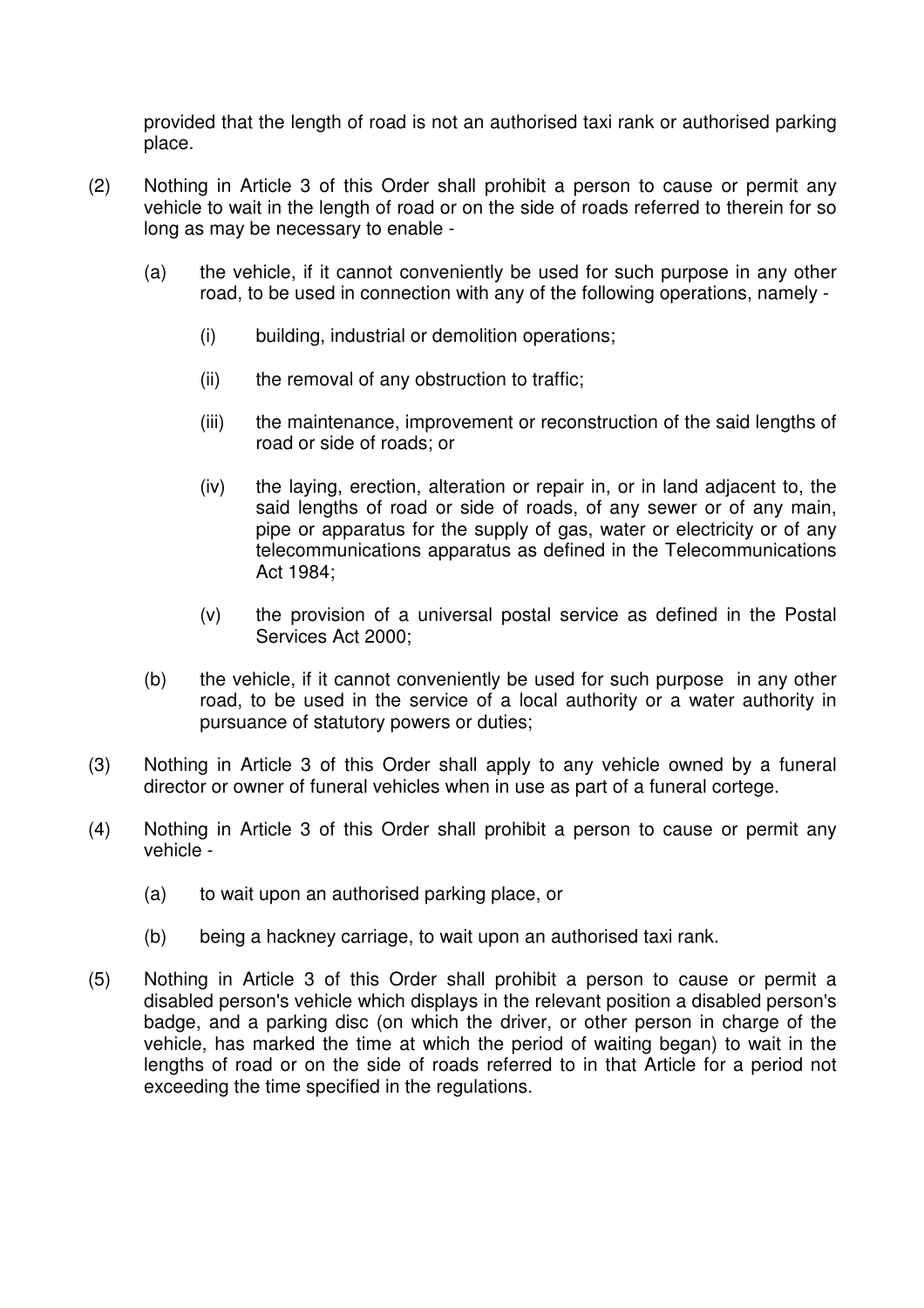- 5. Insofar as any provision of this Order conflicts with any provision of any previous Order relating to the lengths of road specified in the Schedule to this Order, that provision of this Order shall prevail except where the provision of this Order conflicts with The Norfolk County Council (Dereham, Various Roads)(Prohibition of Waiting, Loading and Unloading) Variation and Consolidation Order 2011 where the provision of that Order shall prevail.
- 6. Insofar as any provision of this Order conflicts with:-
	- (a) the effect of markings placed on the carriageway, as specified under Regulation 29(1) of the General Directions conveying the existence of a 'bus stop/clearway' as defined by Part 1 of Schedule 19 of the General Directions; or
	- (b) the effect of markings placed on the carriageway, as specified under Regulation 27(1) of the General Directions conveying the existence of a toucan or equestrian crossing or an adjacent controlled area as defined by Sign 1001.3 in Schedule 6 of the General Directions; or
	- (c) the effect of markings placed on the carriageway, as specified under s3(1) of the 1997 Regulations conveying the existence of a:-
		- (i) Zebra Pedestrian Crossing or Zebra controlled area; or
		- (ii) Pelican Pedestrian Crossing or Pelican controlled area; or

(iii) Puffin Pedestrian Crossing or Puffin controlled area and established as specified in s23(2) of the 1984 Act;

the effect of those markings shall prevail.

7. The following Orders will become revoked on the date of commencement of this Order as follows:-

"The Norfolk County Council (Dereham, Market Place)(Bus Stop/Clearway) Variation Order 2003" – in its entirety;

"The Norfolk County Council (Dereham Market Place)(Bus Stop) Order 1996" – in its entirety;

"The Trunk Road (Swaffham Hill and Wellington Road, East Dereham Norfolk) (Prohibition of Waiting) Order 1963" – in its entirety;

"The County of Norfolk (East Dereham) (Prohibition and Restriction of Waiting) Order 1981" – in its entirety;

"The Norfolk County Council (Various Road, East Dereham) (Prohibition of Waiting and Loading/Unloading) Order 1992" – in its entirety;

"The Norfolk County Council (East Dereham) (One-Way and Prohibition of Waiting) Order 1994" – in its entirety;

"The Norfolk County Council (King's Park, Dereham) (Prohibition of Waiting) Order 1995" – in its entirety;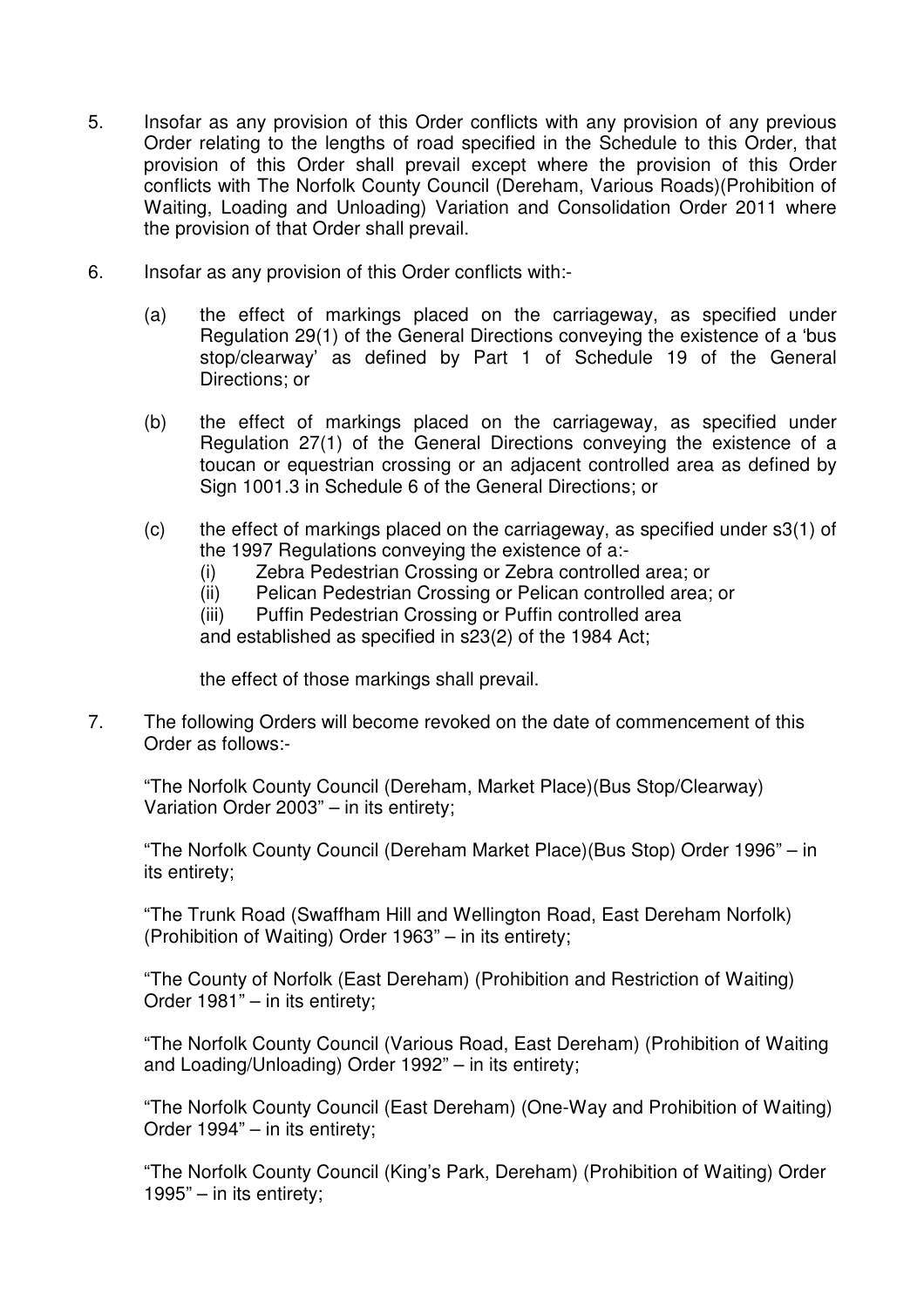"The Norfolk County Council (Dereham Market Place) (Prohibition of Waiting) Order 1996" – in its entirety;

"The Norfolk County Council (East Dereham, Toftwood) (Prohibition of Waiting) Order 1997" – in its entirety;

"The Norfolk County Council (Dereham) (Prohibition of Waiting) Order 1997" – in its entirety;

The Norfolk County Council (Dereham, Shipdham Road) (Prohibition of Waiting, Loading and Unloading) Order 2001" – in its entirety;

"The Norfolk County Council (Dereham, St Withburga Lane/Washbridge) (Prohibition of Waiting) Order 2001" – in its entirety;

"The Norfolk County Council (Dereham, Highfield Road/Cemetry Road) (Prohibition of Waiting) Order 2001" – in its entirety;

"The Norfolk County Council (Dereham, Toftwood) (Prohibition of Waiting) Order 2001" – in its entirety;

"The Norfolk County Council (Dereham, St Withburga Lane/Washbridge) (Prohibition of Waiting) Order 2001" – in its entirety;

"The Norfolk County Council (Dereham, Various Roads) (Prohibition of Waiting) Order 2002" – in its entirety;

"The Norfolk County Council (Dereham, Emelson Close and Theatre Street) (Prohibition of Waiting) Order 2002" – in its entirety;

"The Norfolk County Council (Dereham, Hillcrest Avenue (Toftwood) (Prohibition of Waiting) Order 2003" – in its entirety;

"The Norfolk County Council (Dereham, Norwich Street) (Prohibition of Waiting) Order 2007" – in its entirety;

"The Norfolk County Council (Dereham (Toftwood), School Lane, Westfield Road and Sheldrick Place) (Prohibition of Waiting) Order 2009" – in its entirety;

"The Norfolk County Council (Dereham, Vicarage Meadows) (Prohibition of Waiting) Order 2010" – in its entirety.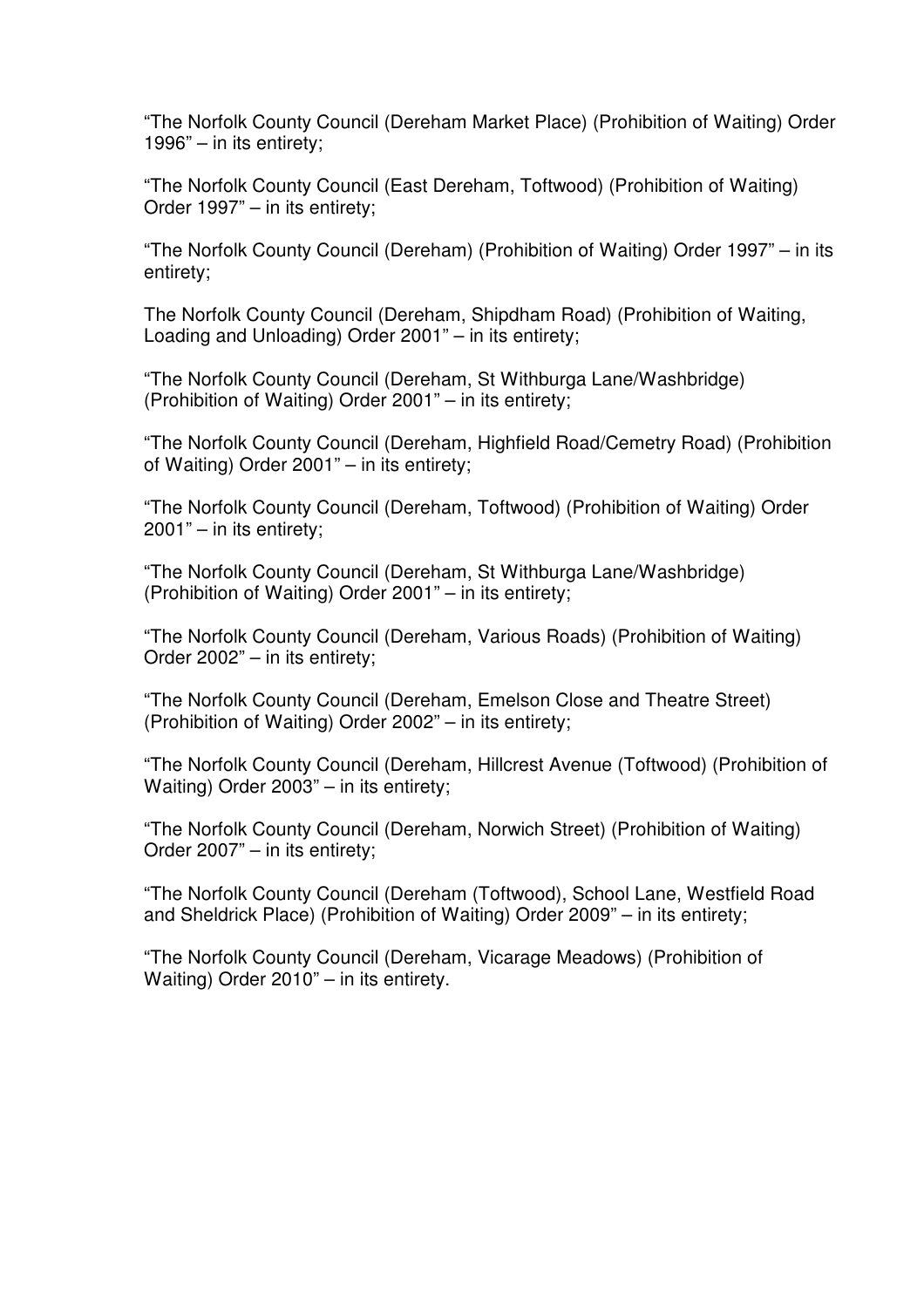## SCHEDULE 1

## In the Town of Dereham

# Prohibition of Waiting – At Any Time

| U30101 Banyard Place<br><b>Both Sides</b>             | $\blacksquare$           | From its junction with C540 High Street/C541 London<br>Road eastwards for a distance of 6 metres                                                                                                               |
|-------------------------------------------------------|--------------------------|----------------------------------------------------------------------------------------------------------------------------------------------------------------------------------------------------------------|
| C540 Baxter Row<br><b>Both Sides</b>                  | $\overline{\phantom{a}}$ | From its junction with C540 High Street southwards to<br>its junction with C540 Southend                                                                                                                       |
| <b>Beech Court</b><br><b>Both Sides</b>               | $\blacksquare$           | From its junction with the C540 High Street westwards<br>and southwards for a distance of 30 metres                                                                                                            |
| U30166 Boyd Avenue<br><b>Both Sides</b><br>(Toftwood) |                          | From its junction with U35289 School Lane southwards<br>for a distance of 15 metres                                                                                                                            |
| U35287 Cemetery Road<br><b>East Side</b>              | $\blacksquare$           | From a point 180 metres north of the centre line of its<br>junction with C214 Swanton Road northwards for 49<br>metres                                                                                         |
|                                                       |                          | From a point 105 metres north of the centreline of its<br>junction with the U31088 Highfield Road southwards to<br>a point 76 metres south of the centreline of its junction<br>with the U31088 Highfield Road |
| <b>West Side</b>                                      |                          | From a point 14 metres north of the centreline of its<br>junction with the U31088 Highfield Road southwards for<br>a distance of 86 metres                                                                     |
| U30125 Church Street<br>South Side                    |                          | From its junction with C540 High Street westwards for a<br>distance of 15 metres                                                                                                                               |
|                                                       |                          | From a point 29 metres west of its junction with C540<br>High Street westwards for a distance of 6 metres                                                                                                      |
|                                                       |                          | From a point 41 metres west of its junction with C540<br>High Street westwards for a distance of 9 metres                                                                                                      |
|                                                       |                          | From a point 89 metres west of its junction with C540<br>High Street westwards to a point 13 metres west of the<br>centreline of its junction with the U30132 Saint<br>Withburga Lane                          |
| <b>North Side</b>                                     |                          | From its junction with the U30127 Quebec Street<br>westwards for a distance of 10 metres                                                                                                                       |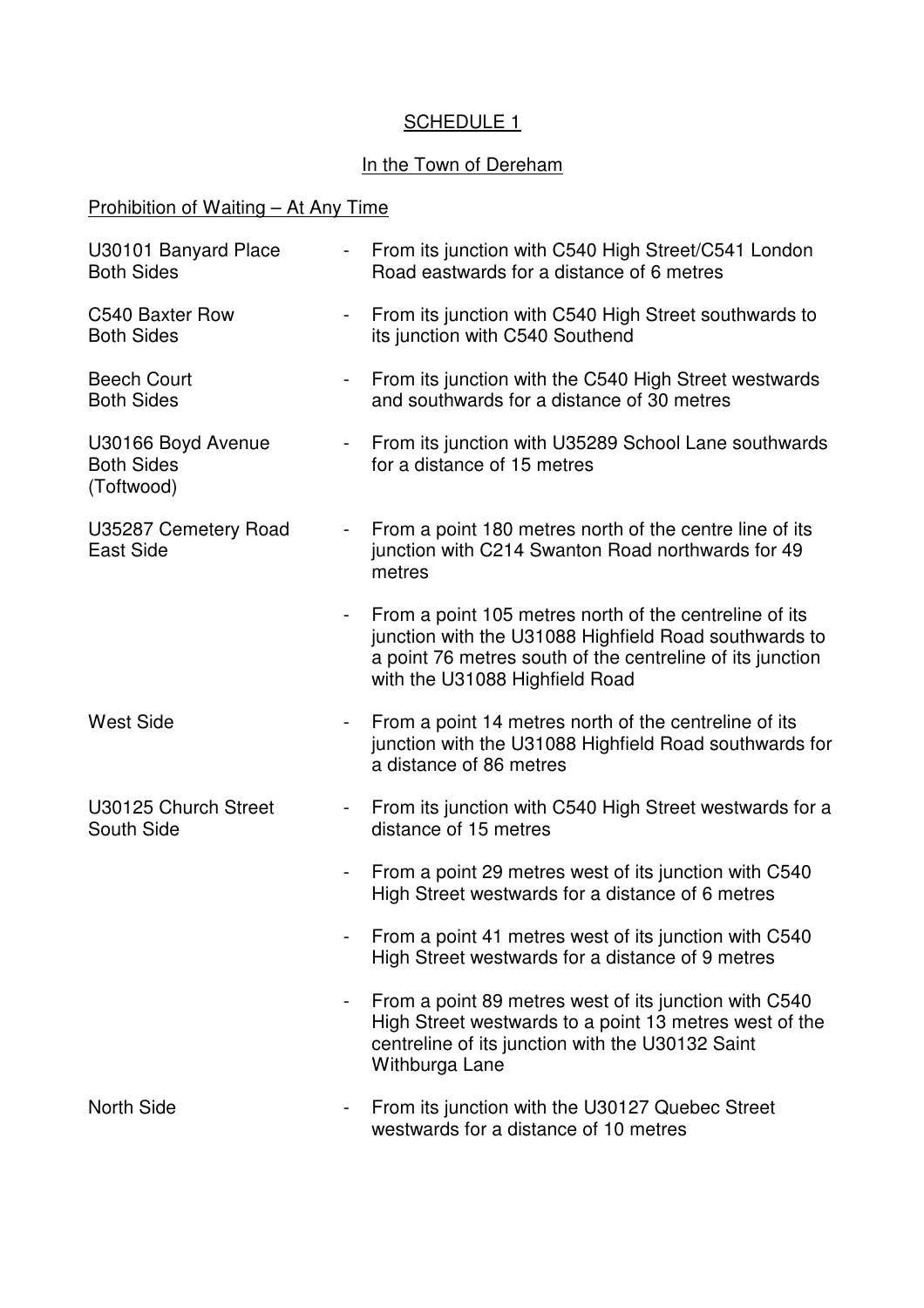| U30125 Church Street<br><b>North Side</b>   |                | From a point 25 metres west of its junction with U30127<br>Quebect Street westwards for a distance of 6 metres                                               |
|---------------------------------------------|----------------|--------------------------------------------------------------------------------------------------------------------------------------------------------------|
|                                             |                | From a point 81 metres west of its junction with U30127<br>Quebec Street westwards for a distance of 20 metres                                               |
| <b>Churchill Court</b><br><b>Both Sides</b> | $\blacksquare$ | From its junction with London Road south-westwards<br>for a distance of 10 metres                                                                            |
| C548 Commercial Road<br><b>West Side</b>    |                | From its junction with the C584/C541 London Road<br>northwards to its junction with the C496 Norwich Street                                                  |
| East Side                                   | $\blacksquare$ | From its junction with C584/C541 London Road<br>northwards for a distance of 19 metres                                                                       |
|                                             | $\blacksquare$ | From a point 29 metres north of its junction with the<br>C584/C541 London Road northwards for a distance of 9<br>metres                                      |
|                                             |                | From a point 48 metres north of its junction with the<br>C584/C541 London Road northwards for a distance of<br>10 metres                                     |
|                                             | $\blacksquare$ | From a point 89 metres north of its junction with the<br>C584/C541 London Road northwards to its junction with<br>the C496 Norwich Street                    |
| C548 Cowper Road<br><b>Both Sides</b>       | $\blacksquare$ | From its junction with the C496 Norwich Street to its<br>junction with the C553 Wellington Road                                                              |
| C553 Crown Road<br><b>West Side</b>         | $\blacksquare$ | From its junction with the C553/C496 Norwich to its<br>junction with the C553 Neatherd Road                                                                  |
| East Side                                   |                | From its junction with C553/C496 Norwich Road<br>northwards for a distance of 53 metres                                                                      |
|                                             | $\blacksquare$ | From its junction with the C553 Neatherd Road<br>southwards to a point 141 metres south-east of the<br>centreline of its junction with the U30108 Cecil Road |
| U30109 Emelson Close<br><b>Both Sides</b>   | $\blacksquare$ | From its junction with C214 Theatre Street northwards<br>and westwards for a distance of 65 metres                                                           |
| U31208 Georges Road<br><b>Both Sides</b>    | $\blacksquare$ | For its entire length                                                                                                                                        |
| C814 Greenfields Road<br><b>West Side</b>   |                | From its junction with C553 Norwich Road southwards<br>for a distance of 21 metres                                                                           |
| C540 High Street<br><b>Both Sides</b>       |                | From its junction with the C540 Market Place<br>southwards for its entire length                                                                             |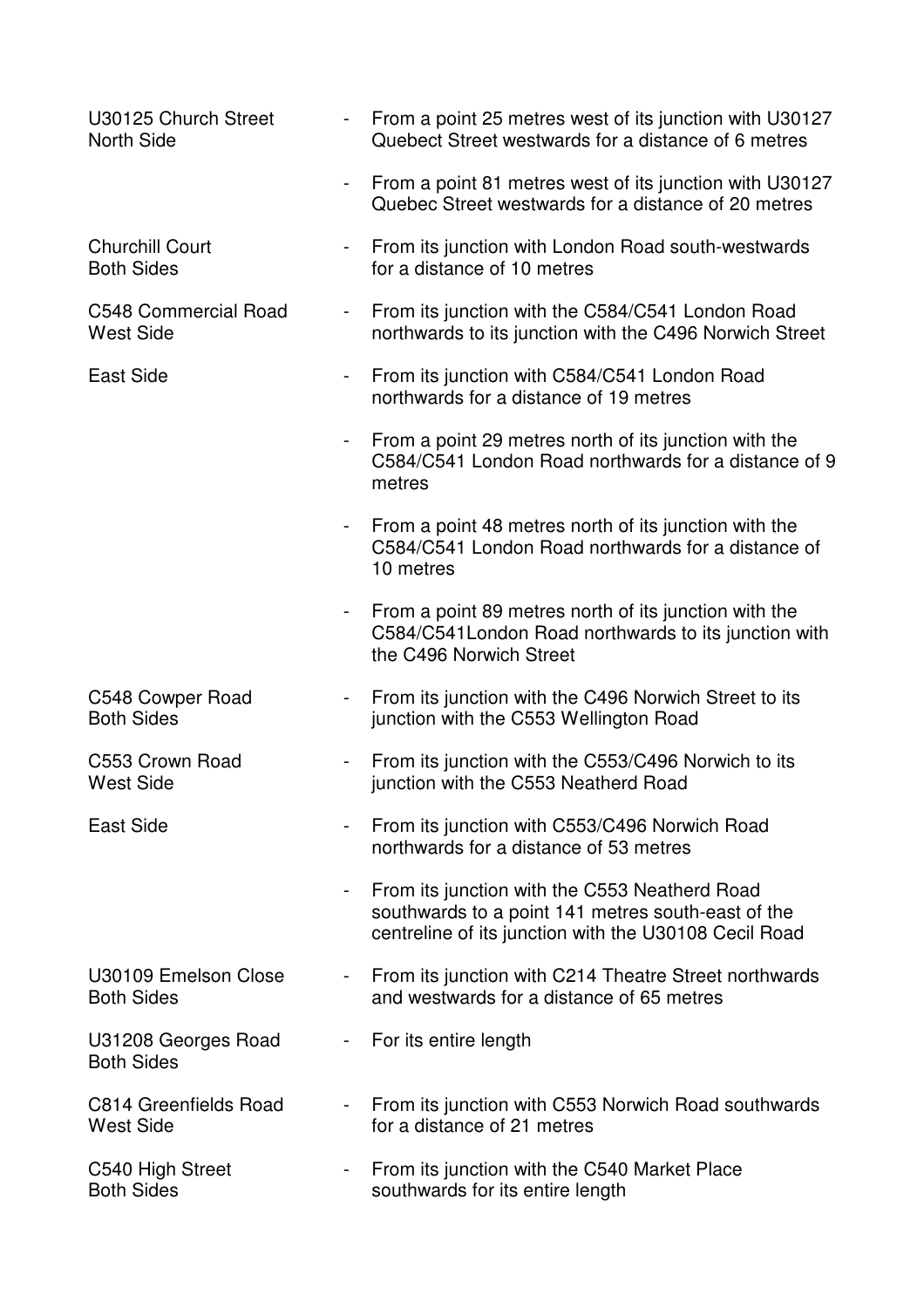| U31088 Highfield Road<br><b>Both Sides</b>                 | $\sim$                   | From its junction with U32587 Cemetery Road<br>westwards for 16 metres                                                                                                                                  |
|------------------------------------------------------------|--------------------------|---------------------------------------------------------------------------------------------------------------------------------------------------------------------------------------------------------|
| U30183 Hillcrest Avenue<br><b>Both Sides</b><br>(Toftwood) | $\blacksquare$           | From its junction with A1075 Shipdham Road north-<br>westwards for a distance of 20 metres                                                                                                              |
| U31456 John Bates Close<br><b>Both Sides</b>               | $\sim$                   | From its junction with C585 Matsell Way westwards for<br>a distance of 15 metres                                                                                                                        |
| U31184 Kings Park<br><b>North Side</b>                     | $ \,$                    | From its junction with U30113 Kings Road eastwards<br>for distance of 34 metres                                                                                                                         |
| South Side                                                 | $\blacksquare$           | From its junction with U30113 Kings Road eastwards<br>and south-eastwards for a distance of 142 metres                                                                                                  |
| U30113 Kings Road<br><b>East Side</b>                      | $\blacksquare$           | From its junction with the C214 Swanton Road south-<br>westwards and southwards to its junction with the C553<br><b>Neathered Road</b>                                                                  |
| <b>West Side</b>                                           | $\blacksquare$           | From its junction with C214 Theatre Street south<br>westwards and southwards to a point 57 metres north of<br>the centreline of its junction with the U31184 King's<br>Park                             |
|                                                            | $\blacksquare$           | From its junction with the C553 Neathered Road<br>northwards for a distance of 35 metres                                                                                                                |
| U30103 Littlefields<br><b>East Side</b>                    | $\overline{\phantom{a}}$ | From its junction with U30132 Saint Withburga Lane<br>southwards to a point 34 metres south of the centreline<br>of its junction with the U30105 Mary Unwin Road                                        |
| C584/C541 London Road<br><b>Both Sides</b>                 |                          | From its junction with the U30101 Banyards Place<br>south-eastwards for a distance of 89 metres                                                                                                         |
| North-East Side                                            |                          | From a point 20 metres north-west of the centreline of<br>its junction with Churchill Court south-eastwards to a<br>point 42 metres north-west of the centreline of its<br>junction with Swan Road      |
|                                                            |                          | From a point 13 metres south-east of the centreline of<br>its junction with Swan Lane south-eastwards to a point<br>8 metres north-west of the centreline of its junction with<br>the U31268 Lynn Court |
| C584/C541 London Road<br>South-West Side                   | $\blacksquare$           | From its junction with Churchill Court south-eastwards<br>to a point 42 metres north-west of the centreline off its<br>junction with Swan Road                                                          |
|                                                            |                          | From a point 69 metres north west of its junction with<br>C585 Station Road south-eastwards for a distance of<br>121 metres                                                                             |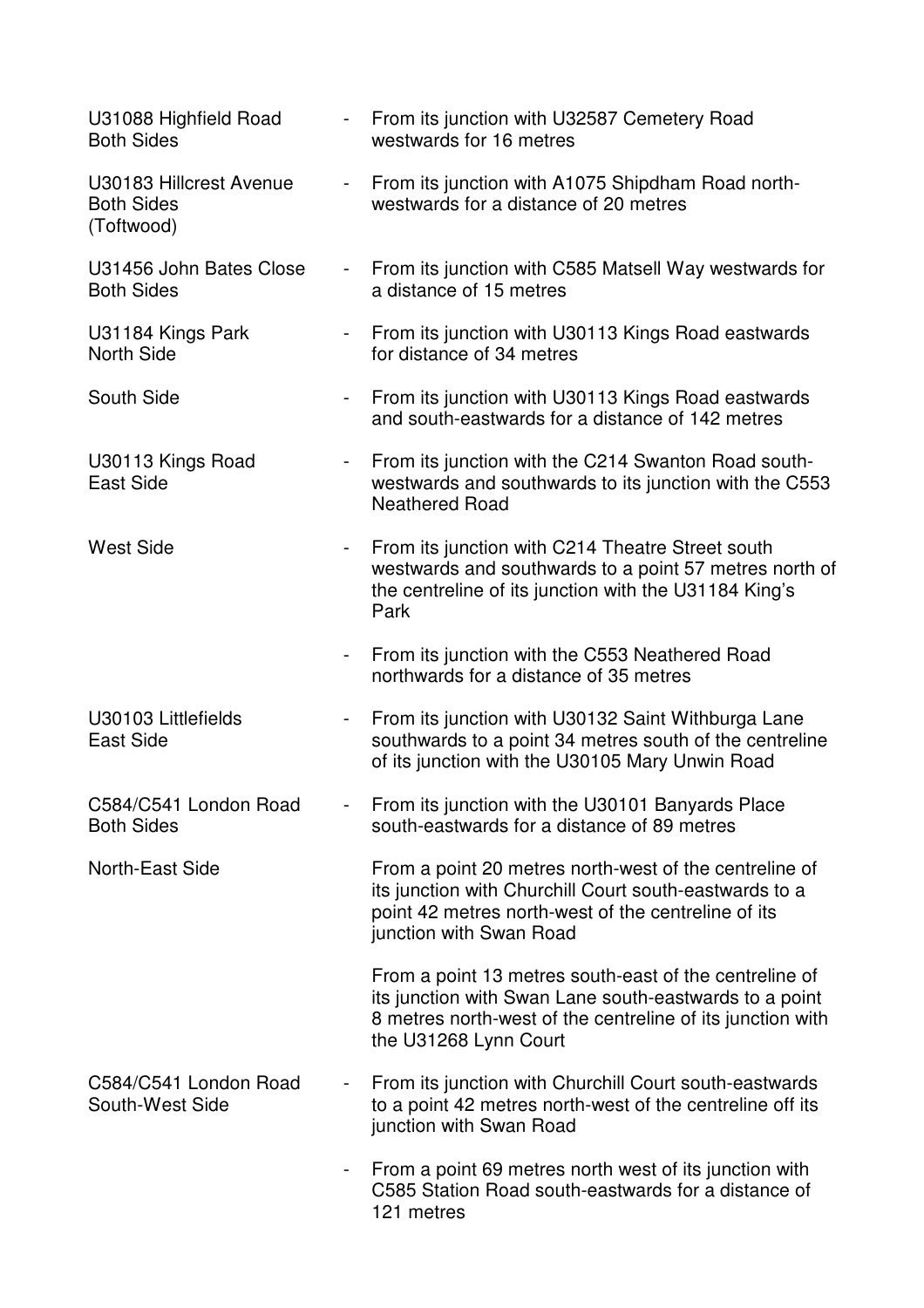| C584/C541 London Road<br>South-West Side    | $\blacksquare$ | From a point 13 metres south-east of the centreline of<br>its junction with Swan Road Road south-eastwards to a<br>point 4 metres north-west of the centreline of its junction<br>with the U31268 Lynn Court |
|---------------------------------------------|----------------|--------------------------------------------------------------------------------------------------------------------------------------------------------------------------------------------------------------|
| C540 Market Place<br><b>West Side</b>       | $\blacksquare$ | From its junction with the C540 High Street northwards<br>to its junction with the B1146 Swaffham Road                                                                                                       |
| <b>East Side</b>                            |                | From its junction with the C553 Wellington Road<br>southwards to a point 56 metres south of the centreline<br>of its junction with the U30127 Ruthen Place                                                   |
|                                             |                | From a point 69 metres south of the centreline of its<br>junction with the U30127 Ruthen Place southwards to<br>its junction with the C540 High Street                                                       |
| <b>North Side</b>                           | $\blacksquare$ | From its junction with the C553 Wellington Road<br>eastwards to its junction with the B1146 Swaffham<br>Road                                                                                                 |
| The traffic island at the war<br>memorial   | $\frac{1}{2}$  | For the entire perimeter of the traffic island                                                                                                                                                               |
| U30105 Mary Unwin Road<br><b>Both Sides</b> | $\blacksquare$ | From its junction with the C540 Southend to its junction<br>with the U30103 Littlefields                                                                                                                     |
| C585 Matsell Way<br><b>Both Sides</b>       | $\blacksquare$ | From its junction with the C553 Neatherd Road to its<br>junction with the C496 Norwich Street/Norwich Road                                                                                                   |
| U30134 Moorgate Road<br><b>Both Sides</b>   | $\blacksquare$ | From its junction with C540 Southend/South Green<br>south westwards for a distance of 90 metres                                                                                                              |
| C553 Neathered Road<br><b>Both Sides</b>    |                | From its junction with the C553 Wellington Road to its<br>junction with the C553 Crown Road                                                                                                                  |
| C496 Norwich Road<br><b>Both Sides</b>      | $\blacksquare$ | From its junction with the C585 Station Road eastwards<br>for a distance of 89 metres                                                                                                                        |
| <b>Both Sides</b>                           | $\blacksquare$ | From a point 56 metres west of the centreline of its<br>junction with the C553 Crown Road eastwards to a<br>point 44 metres east of the centreline of its junction with<br>the C814 Greenfields Road         |
| C496 Norwich Street<br>South Side           | $\blacksquare$ | From a point 56 metres east of its junction with the<br>C540 High Street eastwards to its junction with C585<br>Matsell Way                                                                                  |
| <b>North Side</b>                           | $\blacksquare$ | From its junction with C540 High Street eastwards for a<br>distance of 76 metres                                                                                                                             |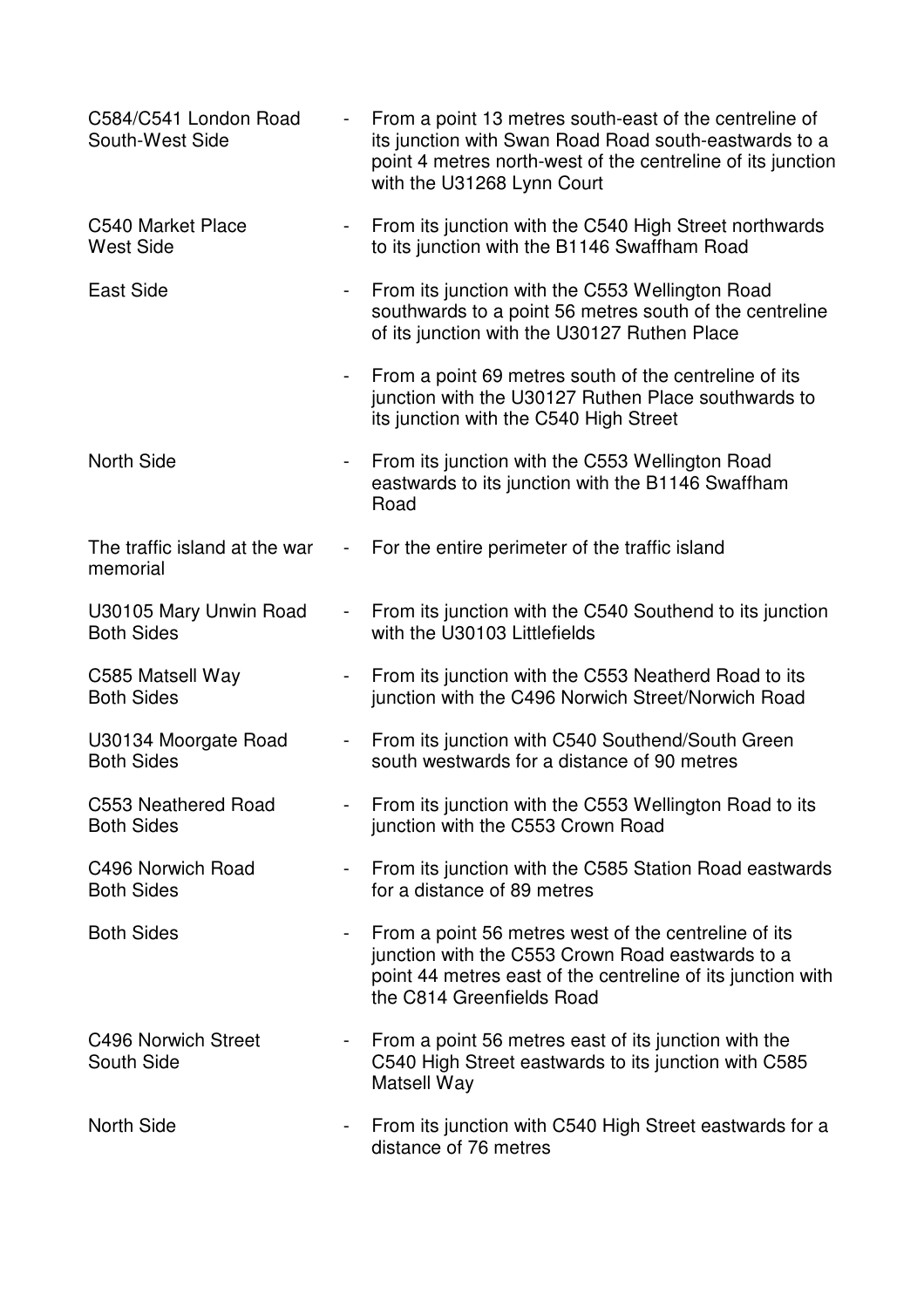| C495 Norwich Street<br><b>North Side</b>                 |                          | From a point 145 metres east of its junction with the<br>C540 High Street eastwards to a point 123 metres east<br>of the centreline of its junction with the C584 Cowper<br>Road |
|----------------------------------------------------------|--------------------------|----------------------------------------------------------------------------------------------------------------------------------------------------------------------------------|
|                                                          | $\overline{\phantom{a}}$ | From a point 136 metres east of its junction with the<br>C540 High Street eastwards for a distance of 4 metres                                                                   |
|                                                          | $\overline{\phantom{a}}$ | From its junction with the C585 Matsell Way westwards<br>for a distance of 64 metres                                                                                             |
| U31209 Nunns Way<br><b>North Side</b>                    | $\sim$                   | From its junction with the U31208 Georges Road<br>southwards and westwards for a distance of 123 metres                                                                          |
| South Side                                               | $\overline{\phantom{a}}$ | From its junction with the U31209 Georges Road<br>southwards and westwards for a distance of 66 metres                                                                           |
|                                                          | $\blacksquare$           | From a point 88 metres south-west of its junction with<br>the U31208 Georges Road southwards and westwards<br>for a distance of 35 metres                                        |
| B <sub>1110</sub> Quebec Road<br><b>Both Sides</b>       | $\blacksquare$           | From its junction with the U30126 Elvin Road<br>southwards to its junction with the B1146 Swaffham<br>Road                                                                       |
| U30127 Quebec Street<br><b>East Side</b>                 | $\blacksquare$           | From its junction with the U30125 Church Street<br>northwards for its entire length (including the turning<br>head at the northern end)                                          |
| <b>West Side</b>                                         | $\blacksquare$           | From its junction with the U30125 Church Street<br>northwards for a distance of 60 metres                                                                                        |
|                                                          |                          | From a point 92 metres north of its junction with the<br>U30125 Church Street northwards, westwards and<br>eastwards along the kerbline for a distance of 48<br>metres           |
| U31169 Rashs Green<br><b>Both Sides</b>                  | $\overline{\phantom{a}}$ | From its junction with A1075 South Green eastwards for<br>a distance of 48 metres                                                                                                |
| U30127 Ruthen Place<br><b>Both Sides</b>                 |                          | For its entire length                                                                                                                                                            |
| U30125/U30132<br>Saint Withburga Lane<br>East Side       |                          | From its junction with the U30125 Church Street<br>southwards to its junction with the U30103 Littlefields                                                                       |
| U30125/30132<br>Saint Withburga Lane<br><b>West Side</b> |                          | From its junction with the U30125 Church Street<br>southwards to a point 58 metres south of the centreline<br>of its junction with the U30125 Saint Withburga Lane               |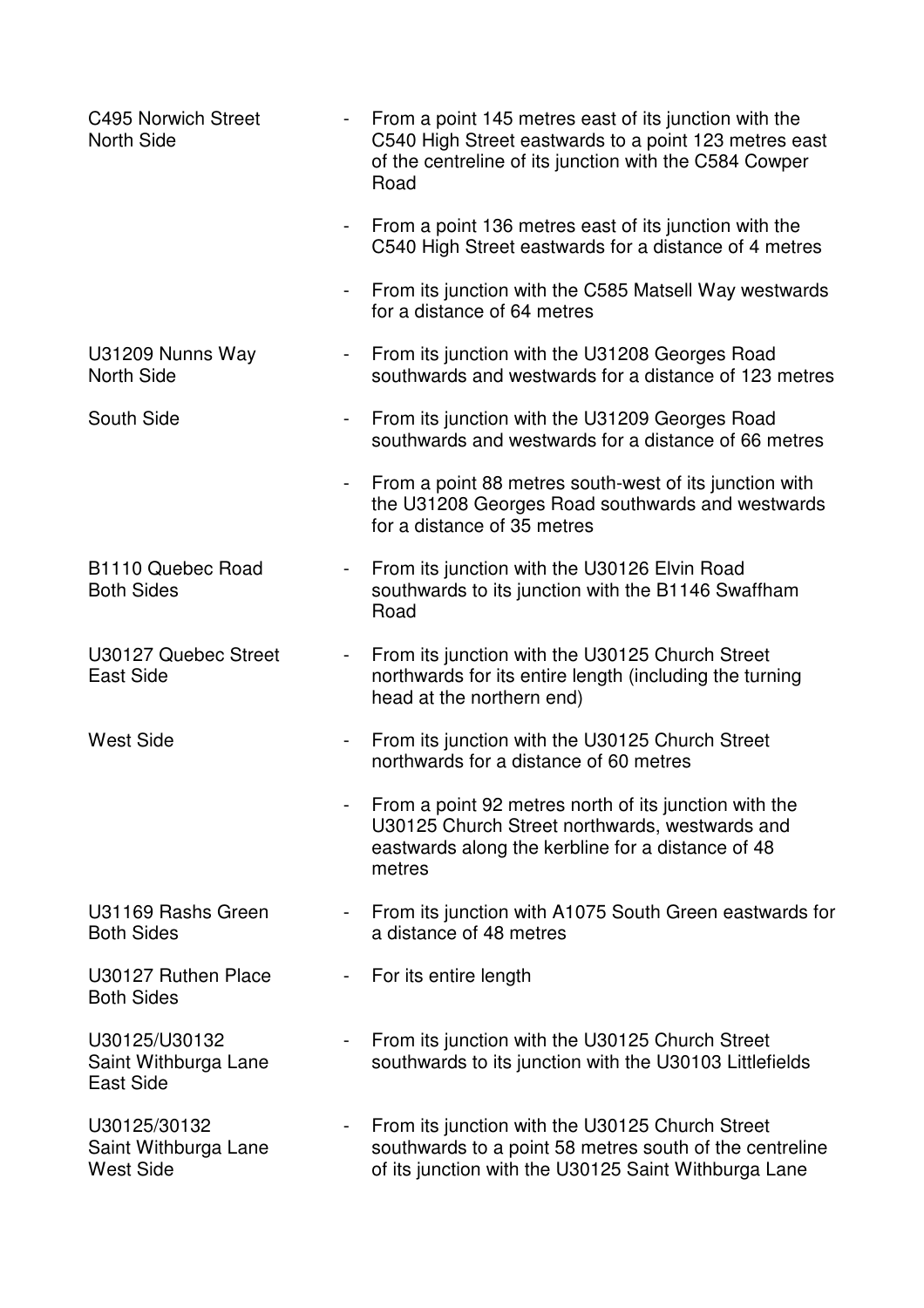| U35289 School Lane<br><b>Both Sides</b><br>(Toftwood)     | $\sim$                   | From its junction with U35022 Westfield Road<br>westwards for a distance of 17 metres                                                                                                                  |
|-----------------------------------------------------------|--------------------------|--------------------------------------------------------------------------------------------------------------------------------------------------------------------------------------------------------|
|                                                           | $\blacksquare$           | From a point 20 metres east of the centre line of its<br>junction with U30124 William Cowper Close westwards<br>to a point 26 metres west of the centreline of its junction<br>with U30166 Boyd Avenue |
|                                                           | $\overline{\phantom{a}}$ | From its junction with A1075 Shipdham Road eastwards<br>for a distance of 41 metres                                                                                                                    |
| <b>North Side</b>                                         | $\overline{\phantom{a}}$ | From a point 50 metres west of its junction with U35022<br>Westfield Road westwards for a distance of 20 metres                                                                                        |
| U30123 Sheldrick Place<br><b>Both Sides</b><br>(Toftwood) | $\overline{\phantom{a}}$ | From its junction with U35022 Westfield Road<br>westwards for a distance of 15 metres                                                                                                                  |
| A1075 Shipdham Road<br><b>East Side</b><br>(Toftwood)     | $\blacksquare$           | From a point 26 metres north-east of the centreline of<br>its junction with U35150 Stone Road south westwards<br>to the centreline of its junction with U30183 Hillcrest<br>Avenue                     |
| <b>West Side</b>                                          | $\blacksquare$           | From a point 32 metres north east of its junction with<br>U35150 Stone Road south-westwards to its junction<br>with the U30183 Hillcrest Avenue                                                        |
| C540 Southend<br><b>Both Sides</b>                        | $\blacksquare$           | From its junction with the C541 London Road<br>southwards to a point 144 metres south of the centre<br>line of junction of C30105 Mary Unwin Road                                                      |
|                                                           |                          | From a point 77 metres north west of the centre line of<br>its junction with U30134 Moorgate Road south<br>eastwards to its junction with C540 South Green                                             |
| C541 South Green<br><b>Both Sides</b>                     |                          | From its junction with C540 Southend eastwards to a<br>point 35 metres east of the centre line of its junction<br>with U30134 Moorgate Road                                                            |
| A1075 South Green<br><b>Both Sides</b>                    |                          | From a point 58 metres north of its junction with<br>U31169 Rashs Green south westwards to a point 50<br>metres south west of its junction with U35022 Westfield<br>Road                               |
| U30115 St Nicholas Street<br><b>Both Sides</b>            | $\blacksquare$           | From its junction with C553 Wellington Road<br>northwards for a distance of 5 metres                                                                                                                   |
| C585 Station Road<br><b>Both Sides</b>                    |                          | From its junction with the C553 Norwich Road<br>southwards to its junction with the C541/C582 London<br>Road                                                                                           |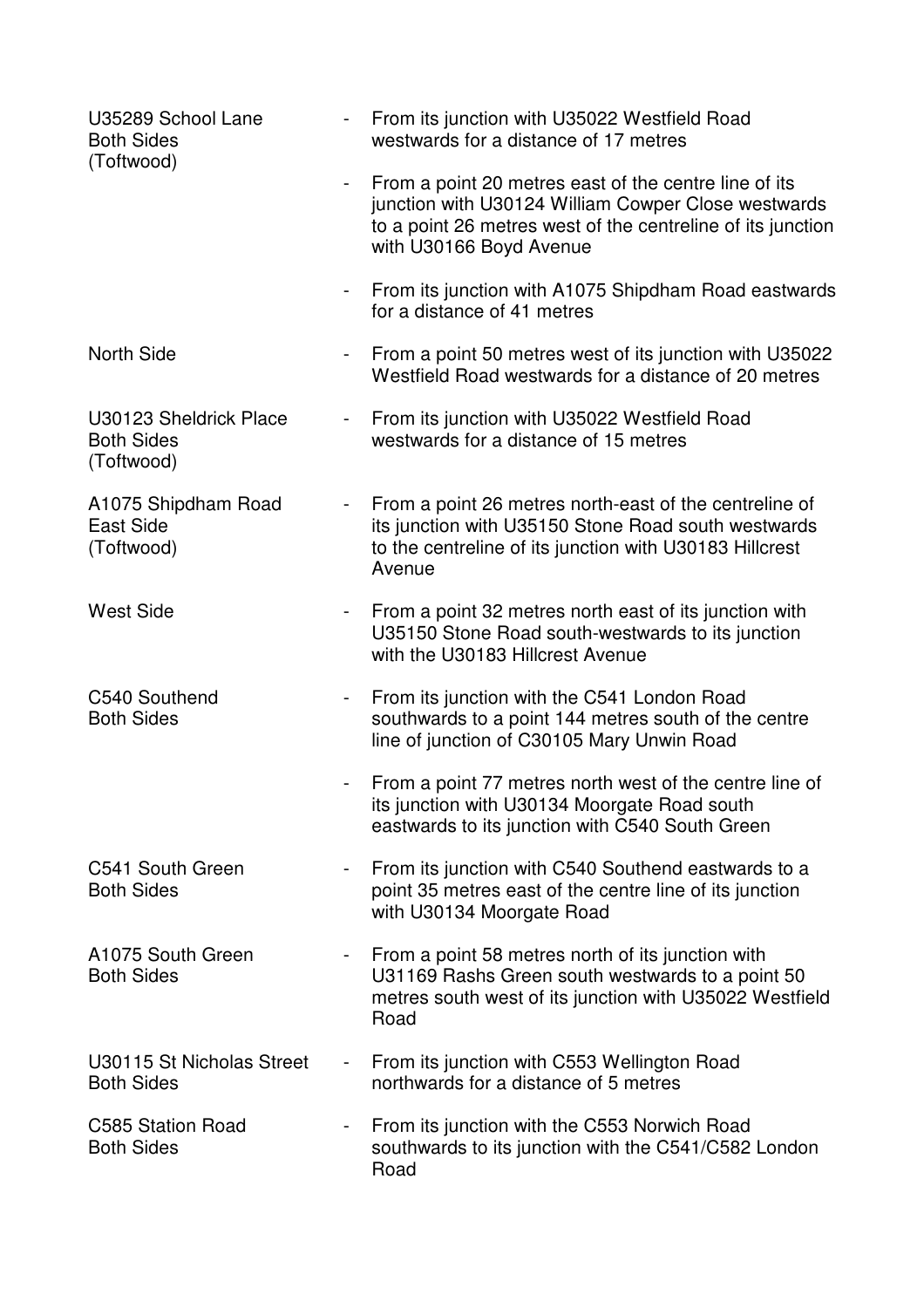| U35150 Stone Road<br>South Side<br>(Toftwood) |                          | From its junction with A1075 Shipdham Road north<br>westwards for a distance of 28 metres                                                                                                               |
|-----------------------------------------------|--------------------------|---------------------------------------------------------------------------------------------------------------------------------------------------------------------------------------------------------|
| <b>North Side</b>                             | $\sim$                   | From its junction with A1075 Shipdham Road north<br>westwards for a distance of 46 metres                                                                                                               |
| B1146 Swaffham Road<br><b>North Side</b>      | $\overline{\phantom{a}}$ | From its junction with the U35241 Sandy Lane<br>westwards to its junction with the C540 Market Place                                                                                                    |
| South Side                                    | $\blacksquare$           | From its junction with U30155 Old Becclesgate<br>westwards to its junction with the C540 Market Place                                                                                                   |
| C214 Swanton Road<br>South Side               |                          | From its junction with the U35287 Cemetery Road<br>eastwards for a distance of 20 metres                                                                                                                |
| C214 Theatre Street<br>North-west Side        | $\blacksquare$           | From the centreline of its junction with U30109 Emelson<br>Close south westwards for a distance of 24 metres                                                                                            |
| South-east Side                               | $\blacksquare$           | From its junction with U30113 Kings Road/U32587<br>Cemetery Road westwards for a distance of 15 metres                                                                                                  |
| <b>Both Sides</b>                             | $\blacksquare$           | From its junction with C553 Wellington Road north<br>eastwards to a point 32 metres north-east of the<br>centreline of its junction with the U30115 St Nicholas<br><b>Street</b>                        |
| U31376 Vicarage Meadows<br><b>Both Sides</b>  | $\blacksquare$           | From its junction with the U30132 St Withburga Lane<br>south-westwards for a distance of 54 metres                                                                                                      |
| U30188 Washbridge<br>South Side               |                          | From the centreline of its junction with U30125 St<br>Withburga Lane westwards for a distance of 77 metres                                                                                              |
| <b>North Side</b>                             |                          | From the centreline of its junction with U30125 St<br>Withburga Lane westwards for a distance of 20 metres                                                                                              |
|                                               |                          | From a point 55 metres west of the centreline of its<br>junction with U30125 St Withburga Lane westwards for<br>a distance of 22 metres                                                                 |
| C553 Wellington Road<br><b>Both Sides</b>     | $\blacksquare$           | From its junction with the C214 Theatre Street<br>eastwards to its junction with the C553 Neatherd Road                                                                                                 |
| U35290 Westfield Lane<br><b>Both Sides</b>    |                          | From its junction with the U35022 Westfield Road<br>eastwards for a distance of 16 metres                                                                                                               |
| U35022 Westfield Road<br><b>Both Sides</b>    |                          | From a point 18 metres north of the centre line of its<br>junction with U35289 School Lane southwards to a<br>point 15 metres south of the centreline of its junction<br>with the U35290 Westfield Lane |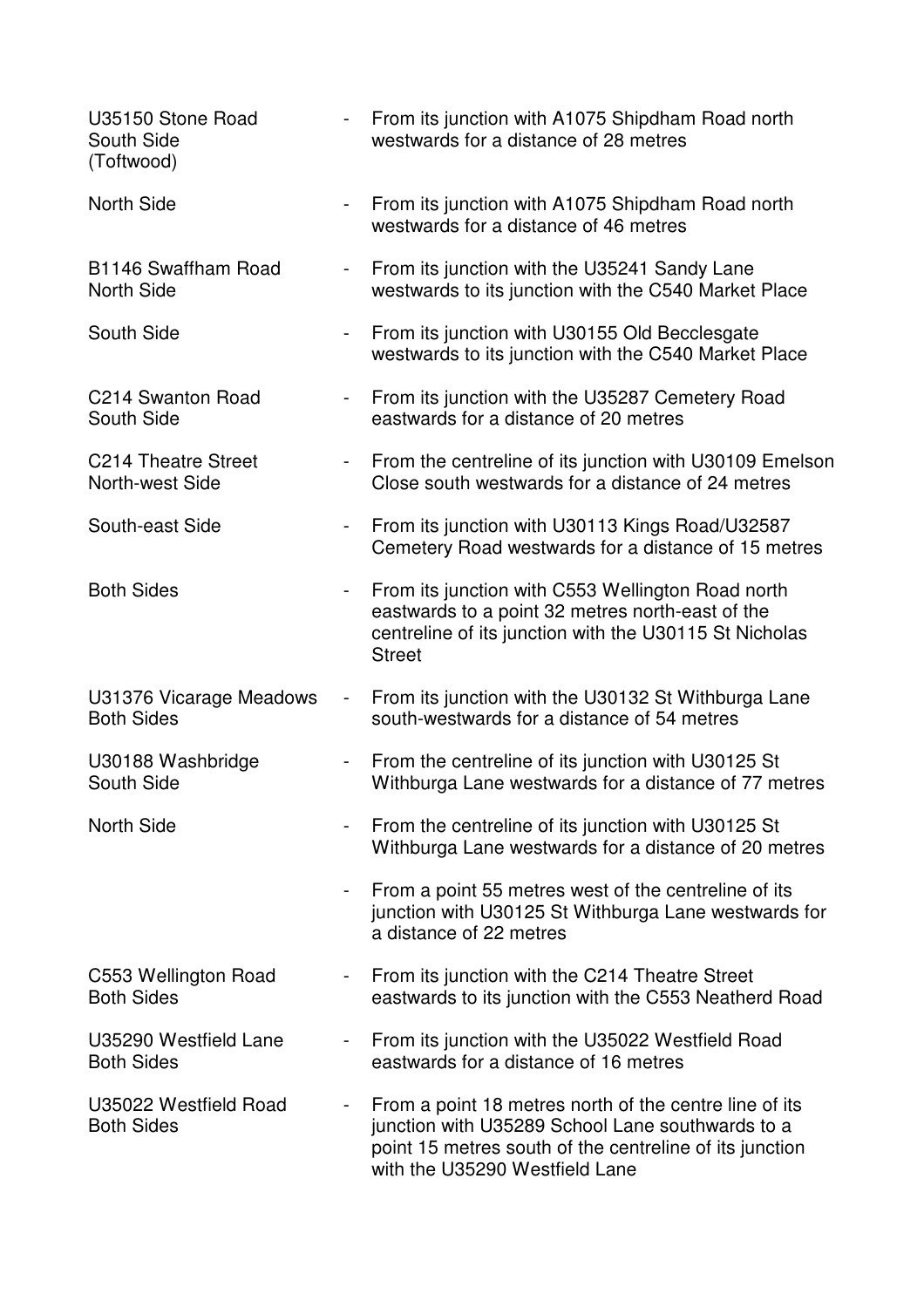| U35022 Westfield Road<br><b>West Side</b>           |                          | From its junction with A1075 South Green south-<br>eastwards for a distance of 25 metres                                                                          |
|-----------------------------------------------------|--------------------------|-------------------------------------------------------------------------------------------------------------------------------------------------------------------|
| East Side                                           |                          | From its junction with A1075 South Green south-<br>eastwards for a distance of 48 metres                                                                          |
| <b>West Side</b>                                    |                          | From a point 15 metres north of the centreline of its<br>junction with the U30123 Sheldrick Place southwards<br>for a distance of 30 metres                       |
|                                                     |                          | From a point 91 metres south of the centreline of its<br>junction with U30123 Sheldrick Place southwards for a<br>distance of 55 metres                           |
| <b>West Side</b>                                    |                          | From a point 206 metres north of the centreline of its<br>junction with U35289 School Lane northwards for a<br>distance of 22 metres                              |
| U30124 William Cowper<br>Close<br><b>Both Sides</b> |                          | - From its junction with U35289 School Lane northwards<br>for a distance of 15 metres                                                                             |
|                                                     |                          | <b>SCHEDULE 2</b>                                                                                                                                                 |
|                                                     |                          | In the Town of Dereham                                                                                                                                            |
|                                                     |                          | Prohibition of Waiting - Monday to Sunday 0800 hrs to 1800 hrs                                                                                                    |
| U30103 Littlefields<br><b>West Side</b>             | $\overline{\phantom{a}}$ | From its junction with the U30132 St Withburga Lane<br>southwards to a point 18 metres south of the centreline<br>of its junction with the U30105 Mary Unwin Road |
| U30115 St Nicholas Street<br><b>Both Sides</b>      |                          | From a point 5 metres north of its junction with the<br>C553 Wellington Road northwards to its junction with<br>the C214 Theatre Street                           |
| U30132 St Withburga Lane<br><b>West Side</b>        |                          | From a point 58 metres south of the centreline of its<br>junction with U30125 St Withburga Lane southwards to<br>its junction with U30103 Littlefields            |
| U30188 Washbridge<br>North Side                     |                          | From a point 20 metres west of the centreline of its<br>junction with the U30125 St Withburga Lane westwards<br>for a distance of 35 metres                       |
|                                                     |                          |                                                                                                                                                                   |

# SCHEDULE 3

## In the Town of Dereham

# Prohibition of Waiting – Monday to Saturday – 0800 hrs to 1800 hrs

| C553 Crown Road | - From a point 53 north of its junction with the C553/496 |
|-----------------|-----------------------------------------------------------|
| East Side       | Norwich Road northwards for a distance of 267 metres      |